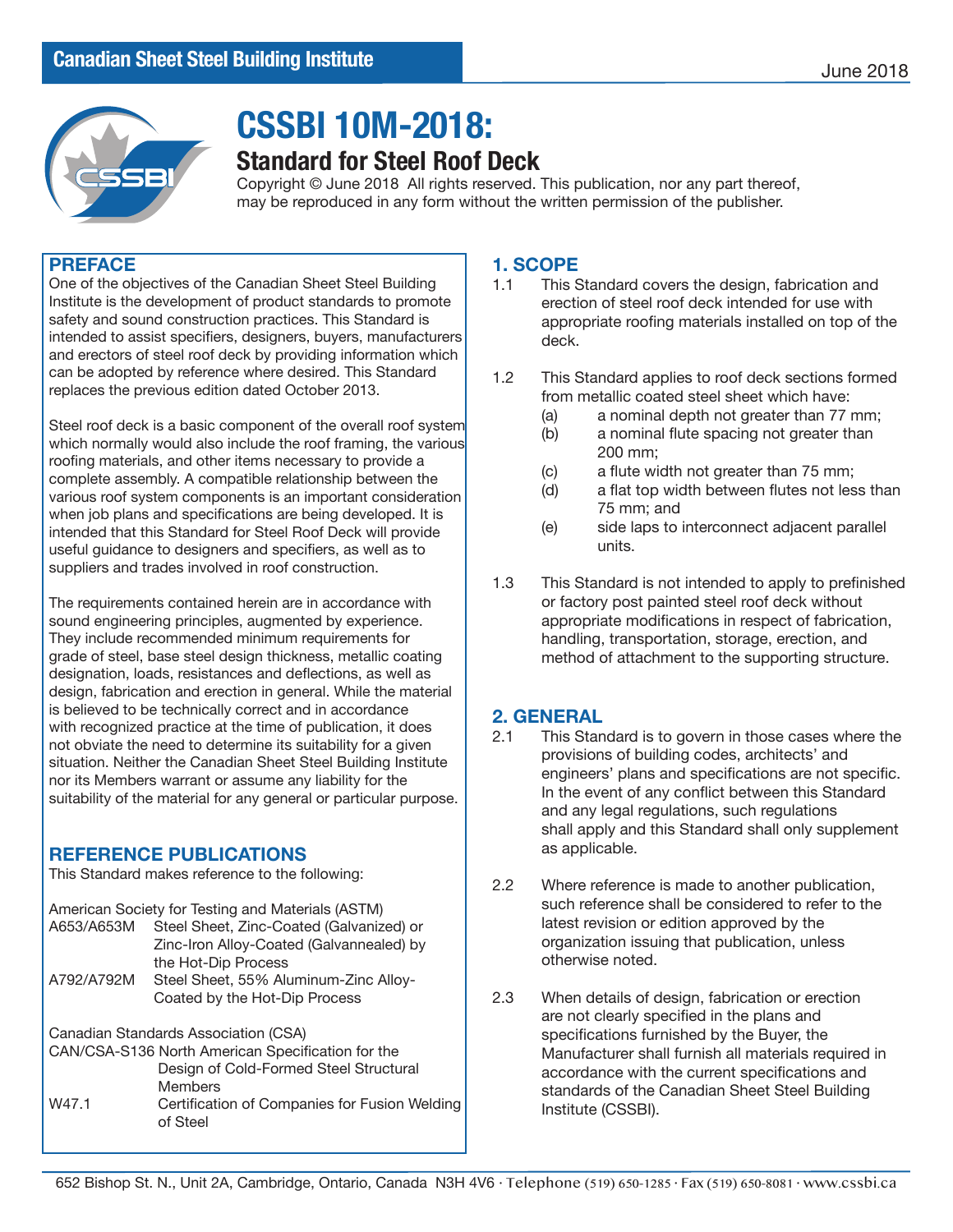2.4 Supplementary rules or requirements may be necessary for specific applications such as insulated roof membrane assemblies, diaphragm action to resist in plane shear forces, composite slab roofs, acoustic perforated deck and roofs that will be subjected to heavy moving loads.

# **3.1 Buver means**

- **Buyer** means the person, firm or company contracting with the Manufacturer or Erector for the supply and installation of steel roof deck.
- 3.2 **Erector** means an erector of steel roof deck.
- 3.3 **Manufacturer** means a manufacturer of steel roof deck.
- 3.4 **Roofing Materials** include vapour retarder, insulation, felts, sheathing, gravel, concrete, gypsum thermal barrier, and other materials placed on top of the steel roof deck as roofing, including related adhesives and mechanical fasteners.
- 3.5 **Span** of steel roof deck means the lesser of:
	- (a) the centre to centre distance of structural supports; or
	- (b) the clear distance between edges of structural supports plus the depth of the deck.
- 3.6 **Design Thickness** of sheet steel used for steel roof deck means the base steel thickness, exclusive of any coatings used to establish section properties of the deck. The **Minimum Thickness** shall not be less than 95% of the Design Thickness as permitted by CAN/CSA-S136.

# **4. SHEET STEEL REQUIREMENTS**

#### 4.1 **Materials**

Sheet steel used for steel roof deck shall conform to one of the following material specifications:

- (a) ASTM A653/A653M *Steel Sheet, Zinc-Coated (Galvanized) or Zinc- Iron Alloy- Coated (Galvannealed) by the Hot-Dip Process*; or<br>(b) ASTM A792
- (b) ASTM A792/A792M *Steel Sheet, 55% Aluminum-Zinc Alloy-Coated by the Hot-Dip Process*.

### 4.2 **Design Thickness Limitation**

The design thickness of sheet steel used for roof deck shall not be less than 0.76 mm.

#### 4.3 **Minimum Base Steel Thickness**

The minimum base steel thickness (excluding any metallic coatings) of sheet used for roof deck shall not be less than 95% of the specified design steel thickness as permitted by CAN/CSA-S136.

#### 4.4 **Metallic Coatings**

**2**

- 4.4.1 The minimum metallic coating designations for steel roof deck not exposed in service to the weather are ZF75 (zinc iron alloy coating) or Z180 (zinc coating) for ASTM A653/A653M material, and AZM150 (55% aluminum zinc alloy coating) for ASTM A792/ A792M material,<br>4.4.2 The minimum me
- The minimum metallic coating designations for steel roof deck exposed in service to the weather are Z275 (zinc coating) for ASTM A653/A653M material and AZM150 (55% aluminum zinc alloy coating) for ASTM A792/A792M material.

# **5. FABRICATION**

5.1 **General** Steel roof deck shall be fabricated in accordance with the applicable requirements of CAN/CSA S136.

# 5.2 **Tolerances**

- The depth of steel roof deck shall not be more than 1 mm under the design depth.<br>5.2.2 The actual cover width of steel roof deck
- The actual cover width of steel roof deck shall be within plus or minus 10 mm of the design cover width per metre of width.<br>5.2.3 The steel roof deck panel length shall b
- The steel roof deck panel length shall be within plus or minus 16 mm of the specified length.<br>5.2.4 The ste
- The steel roof deck panel camber and/or sweep shall be no greater than 6 mm in 3 metres.<br>5.2.5 The steel
- The steel roof deck panel end out of square shall not be greater than 10 mm per metre of panel width.

# **6. COLLATERAL MATERIALS**

6.1 **General**

Collateral materials are items such as vapour retarder, thermal barrier, insulation, waterproofing membrane, and related sheet metal work normally supplied by parties other than the Manufacturer and/ or Erector. This Standard is not intended to encroach upon the standard practices of suppliers of collateral materials and related trades, but is intended only to supplement and amplify such practices.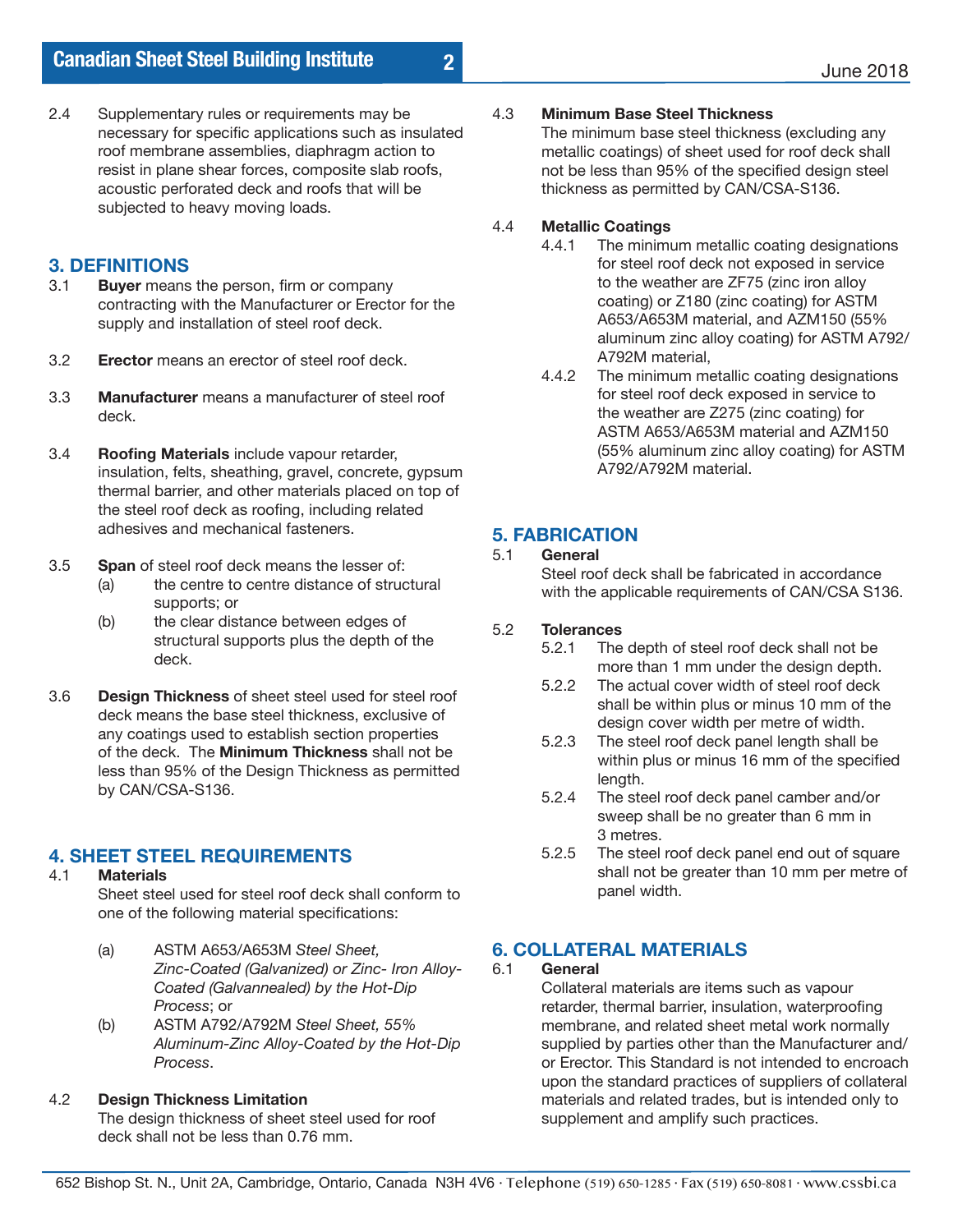### 6.2 **Vapour Retarder**

A vapour retarder is required for the majority of applications.

### 6.3 **Insulation**

Steel roof deck shall be insulated with a suitable insulating material of sufficient thermal resistance to prevent condensation under normal occupancy conditions. Additional insulation, beyond this minimum requirement, is usually desirable for thermal efficiency. Insulation shall be properly installed.

### 6.4 **Sheet Metal Work**

All sheet metal work, such as flashings, shall be detailed and furnished by others unless otherwise specified.

### 6.5 **Field Painting**

Any field painting is the responsibility of the Buyer who should check with the paint supplier for the proper paint type and application procedures. Primer that may be required to cover wet staining discolouration is not the responsibility of the deck supplier.

# **7. SAFETY DURING ERECTION**<br>7.1 Minimum safety requirements for

- Minimum safety requirements for steel roof deck erection are outlined in 7.2 to 7.8 inclusive. In the event of any conflict between these requirements and any legal regulations, such regulations shall apply and these requirements shall only supplement as applicable.
- 7.2 All steel roof deck being hoisted to the working level shall be adequately banded and carefully slung employing steel wire rope and a choker type sling or multi lift beams.
- 7.3 All bundles shall be tag lined during the ascent of the hoisting operation. Bundles shall be placed so as to avoid overloading the supporting structure.
- 7.4 All steel roof deck sheets, after being laid and aligned, shall be properly secured in place prior to leaving the jobsite at the end of each working day.
- 7.5 All loose bundles of steel roof deck sheets shall be secured at the completion of each working day.
- 7.6 All steel roof deck cuttings, strapping, packaging material, and other debris pertaining to steel roof deck shall be removed from the roof area each working day and disposed of in a suitable manner.
- 7.7 Perimeter safety lines, safety lines at discontinued or incomplete construction and barricading of openings shall be the responsibility of the General Contractor.
- 7.8 Steel roof deck is designed primarily to support uniformly distributed load. Care shall be taken to avoid excessive concentration of loads during the temporary storage of materials for sub-trades.

### **8. GUIDE SPECIFICATION FOR STEEL ROOF DECK**

### 8.1 **General Conditions**

The General Conditions shall be and are hereby made a part of this division.

### 8.2 **Work Included**

**3**

- 8.2.1 Furnish all labour, materials and equipment necessary to fabricate and, where shown or called for by the tender documents, hoist into position and erect the steel roof deck.<br>8.2.2 Supply and install accessories where show
- Supply and install accessories where shown or called for by the tender documents (e.g. cell closures).
- 8.2.3 Cut and reinforce holes and openings up to 450 mm across the flutes. Cut only, holes and openings larger than 450 mm across the flutes, where shown or called for by the tender documents.

### 8.3 **Work Not Included**

- 8.3.1 Reinforcing or structural framing of openings larger than 450 mm across the flutes.
- 8.3.2 Field painting including touch up to the underside of top chords or flanges of supporting steel members where
- discolouration due to welding has occurred.<br>8.3.3 Mechanical clips. nails. adhesives or other Mechanical clips, nails, adhesives or other fasteners for securing insulation, thermal barrier, or vapour retarder to steel roof deck.
- 8.3.4 Cutting and drilling of holes for the attachment of suspended ceiling hangers, or for the attachment of any work of other trades.
- 8.3.5 Bearing plates, shelf angles, diagonal supports and other structural steel required to support the steel roof deck.
- 8.3.6 Wood nailers, cants, vapour retarder, insulation, thermal barrier, waterproofing membrane, and ballast.
- 8.3.7 Architectural trim.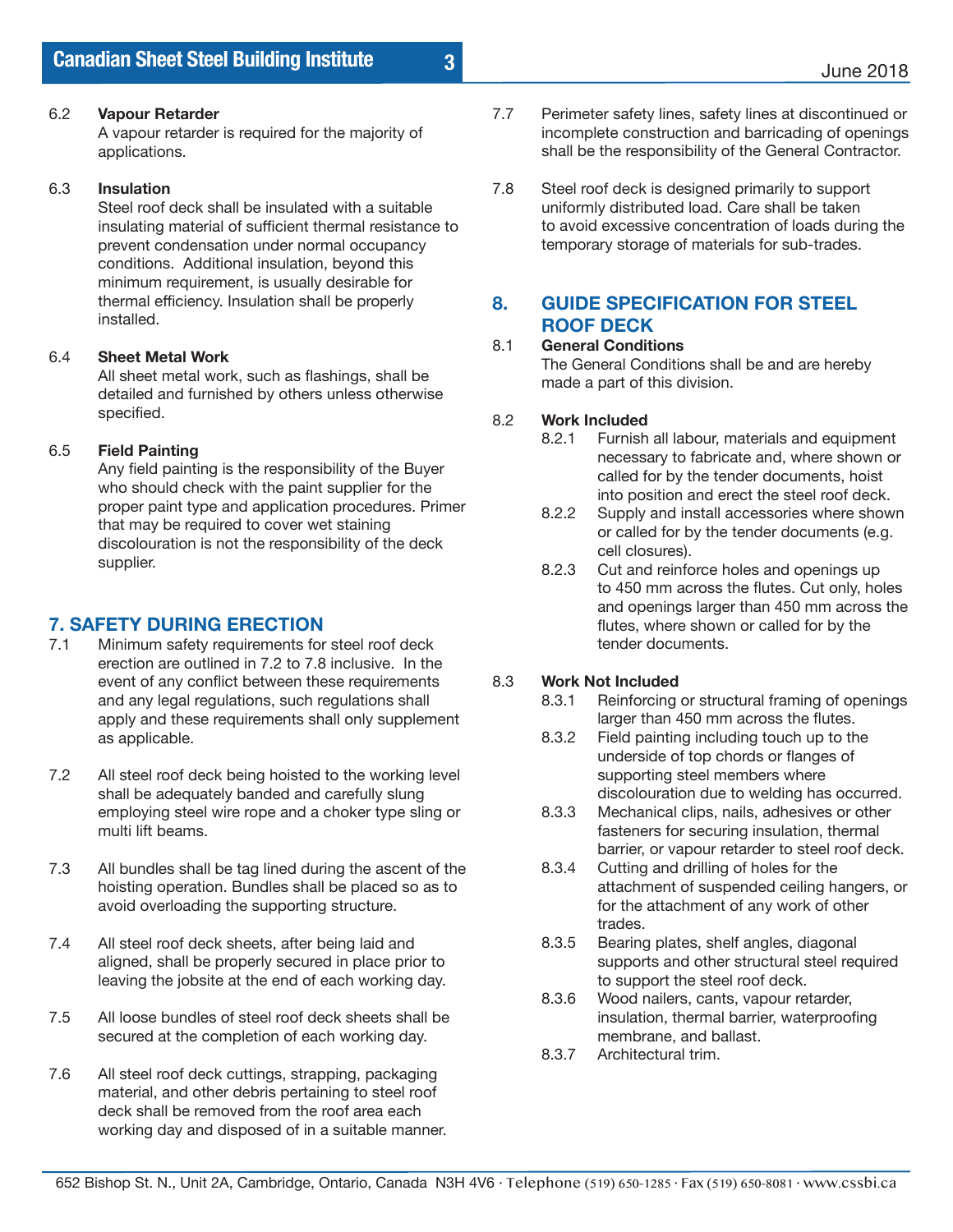- 8.4.1 Steel roof deck shall be formed of metallic coated sheet steel conforming to one of the following specifications:
- (a) ASTM A653/A653M *Steel Sheet, Zinc-Coated (Galvanized) or Zinc-Iron Alloy- Coated (Galvannealed) by the Hot-Dip Process*, minimum Grade 230 with a base steel design thickness or 0.76 mm or greater and a minimum zinc-iron alloy coating designation of ZF75; or,
- (b) ASTM A792/A792M *Steel Sheet, 55% Aluminum-Zinc Alloy-Coated by the Hot- Dip Process*, minimum Grade 230 with a base steel design thickness or 0.76 mm or greater and a minimum 55% aluminum-zinc alloy coating designation of AZM150.

*NOTE: Specification writer may specify a heavier base steel design thickness and/or a heavier metallic coating to satisfy any special requirements.*

# 8.5 **Drawings**

- The Buyer shall provide complete architectural and structural plans, specifications, and approved structural support spacings, correctly dimensioned. The building structural design documents shall include the type and spacing of the fasteners connecting the steel deck to the supporting structure.
- 8.5.2 The steel roof deck Erector shall submit ... copies of erection drawings for review. The Buyer shall return one copy with his approval, or with such corrections as he may deem necessary.
- 8.5.3 Erection drawings shall show clearly the location of various sheet lengths, sheet quantities, thicknesses, and metallic coating designations.<br>8.5.4 When change
- When changes are made by the Buyer, the cost of such changes shall be the basis for re-negotiating the contract.

# 8.6 **Design**

- In the absence of laws, regulations, ordinances and specifications to the contrary, structural design of the steel roof deck shall be in accordance with 8.6.2 to 8.6.9 inclusive.<br>8.6.2 Structural prope
- Structural properties and member resistances shall be calculated in accordance with CAN/CSA S136.
- 8.6.3 Wherever structural framing permits, and subject to reasonable limitations for handling, steel roof deck shall be fabricated

 to span continuously over at least four structural supports (three spans).

8.6.4 Steel roof deck shall be fastened to the supporting structural steel by mechanical fastening or arc spot welding.

#### *NOTES:*

**4**

*(1) When arc spot welding is used, the thickness and width of the supporting steel element to which the deck is to be attached is a factor in producing satisfactory arc spot welds.* 

*(2) Where deck is required to be fastened to structural supports by mechanical fasteners such as screws, pneumatic or powder actuated pins or other fasteners, the Specification Writer should state the fastening requirements clearly.*

> 8.6.5 Steel roof deck shall have at least the minimum strength and stiffness appropriate for the application and performance of conventional built-up roofing. Unless otherwise specified, the minimum uniform total factored load for the design of steel roof deck shall be 3.5 kPa. Deflection shall not exceed L/240 of the span under a minimum uniform service load of 1.9 kPa.

*NOTE: The load and deflection requirements of Clause 8 are intended to provide the minimum deck strength and stiffness, which combined with a sufficiently sturdy framing system, are considered to be appropriate for the application and performance of conventional types of built up roofing. The loads specified in 8.6.5 are not those due to wind, snow or other forces, which for a particular locality, may be higher or lower. Where other criteria are to apply, the Specification Writer should state the requirements clearly.*

- 8.6.6 Loads due to wind, snow or other forces, including related loading distributions and building Importance Category, shall be as prescribed by the structural plans and specifications.
- 8.6.7 Deck deflection due to service load, uniformly distributed, shall be calculated as follows:

 For a single span:  $5wL<sup>4</sup>$  $\Lambda$  – 384EI For two equal spans:  $\Delta$  = 0.42 times single span value

 For three or more equal spans:  $\Delta$  = 0.53 times single span value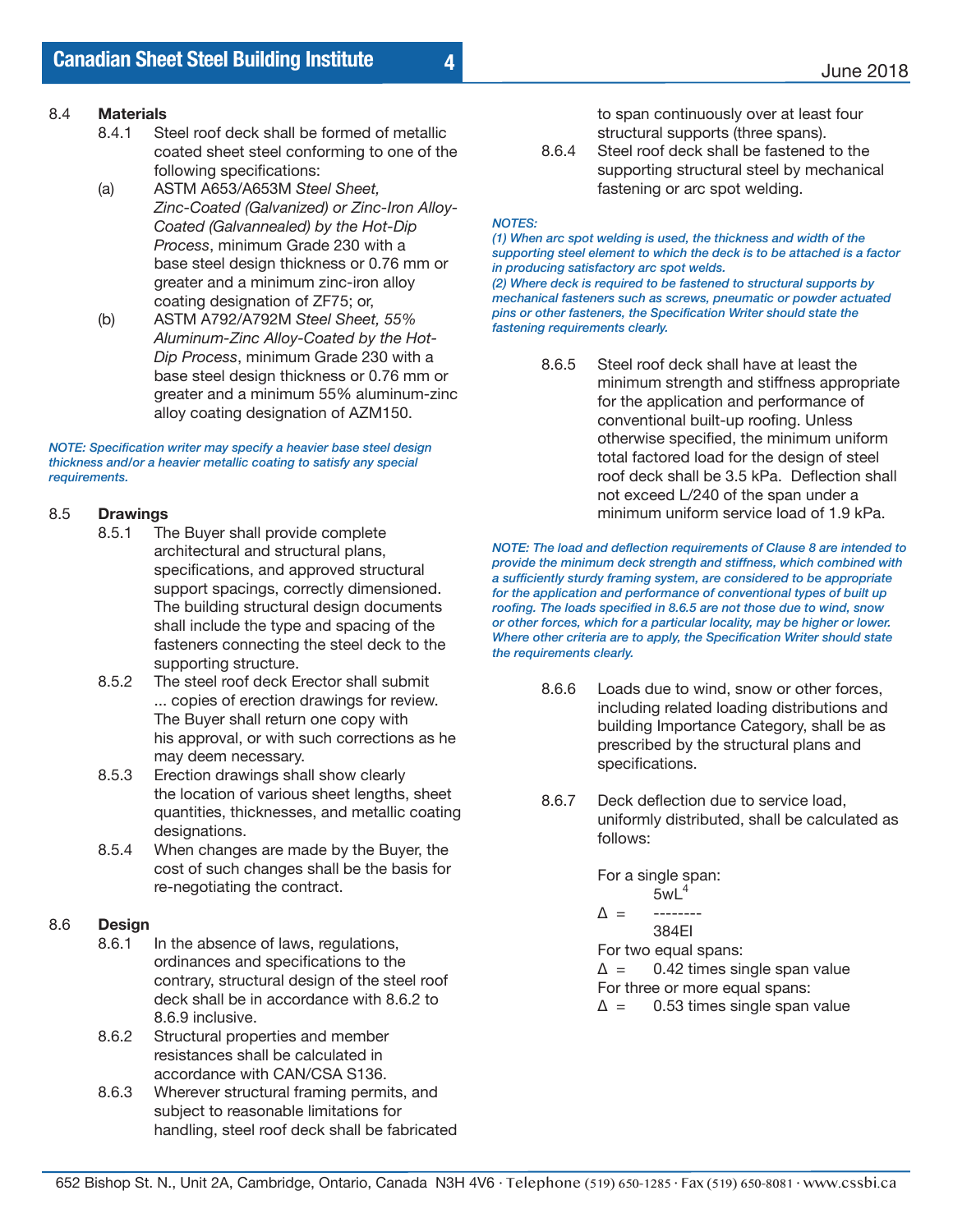Where,

 $\Delta$  = calculated live load deflection, mm

- w = maximum uniform service load, kPa
- $L =$ span, mm
- $E =$  modulus of elasticity of steel, (203 000 MPa)
- $I =$  moment of inertia of the steel roof deck at midspan, when supporting the service load, w, with top flange of the deck in compression, mm4 /m of width
	- 8.6.8 Steel roof deck shall have a factored moment resistance capable of resisting the effects of the uniformly distributed factored loads determined as follows:

 For a single span:  $M_r \ge 0.125$ (aw) $L^2$ 

 For two equal spans:  $M_r \geq 0.070$ (αw) $L^2$  $M_r \geq 0.125$ (aw) $L^2$ , at the interior support

 For three or more equal spans:  $M_r \geq 0.080$ (aw) $L^2$  $M_r' \geq 0.100$ (αw)L<sup>2</sup>, at the interior supports

Where,

- $M_r =$  factored moment resistance at midspan with the top flange of the deck in compression, kN•m/m width
- $M_r' =$  factored moment resistance at an interior support with the bottom flange of the deck in compression, kN•m/m width
- αw = Factored loads, kPa
- 8.6.9 Steel roof deck shall have a factored web crippling resistance capable of resisting the effects of the factored uniform loads determined as follows:

 For a single span:  $P_r \geq 0.50$ (αw)L

 For two equal spans:  $P_r \geq 1.25$ (aw)L, at the interior support  $P_r \geq 0.375$ (aw)L, at the end supports

For three or more equal spans:

- $P_r \ge 1.10$ (aw)L, at the interior supports
- $P_r \geq 0.40$ (aw)L, at the end supports

Where,<br> $P_r =$ 

factored web crippling resistance, kN/m width

*NOTE: The length of bearing of steel roof deck on structural supports should be equal to the depth of the deck section, where practicable.*

#### 8.7 **Erection**

- 8.7.1 All erection work, including field welding or mechanical fasteners, shall be the responsibility of the Erector and such erection work shall be carried out by trained erection crews, all in accordance with the Manufacturer's and these specifications. When arc spot welding is used, Erectors shall be qualified in accordance with CSA Standard W47.1 *Certification of Companies for Fusion Welding of Steel*, and welders shall be qualified for deck welding by the Canadian Welding Bureau.<br>8.7.2 Steel roof deck units shall I
	- Steel roof deck units shall be placed and adjusted to final position on the supporting structure before being permanently fastened thereto. If structural supports are not in proper alignment, the problem shall be reported to the General Contractor in order that the necessary corrections can be made before proceeding with the work.<br>8.7.3 Steel roof deck units shall be adequatel
	- Steel roof deck units shall be adequately fastened to structural supports as specified in the building structural design documents. The maximum spacing of fastenings along bearing supports shall be 400 mm or 2 flute spacings, whichever is the lesser. Where arc spot welds are used they shall have a 20 mm nominal top diameter.<br>8.7.4 Fnd laps shall be not l
	- End laps shall be not less than 50 mm and shall be formed over supports.<br>8.7.5 Side laps of adiacent units sha
	- Side laps of adjacent units shall be fastened at intervals not exceeding 900 mm on centre. Closer spacing may be required for diaphragm action, as determined by the building structural designer. For thicknesses 0.91 mm and greater, side laps may be welded using 25 mm long seam welds.<br>8.7.6 For openings up to 150 mm across the
	- For openings up to 150 mm across the flutes, no reinforcement is necessary provided that not more than two vertical webs are removed.<br>8.7.7 For openings over
	- For openings over 150 mm to 450 mm across the flutes, provide suitable reinforcement based on a structural analysis of the loads involved.